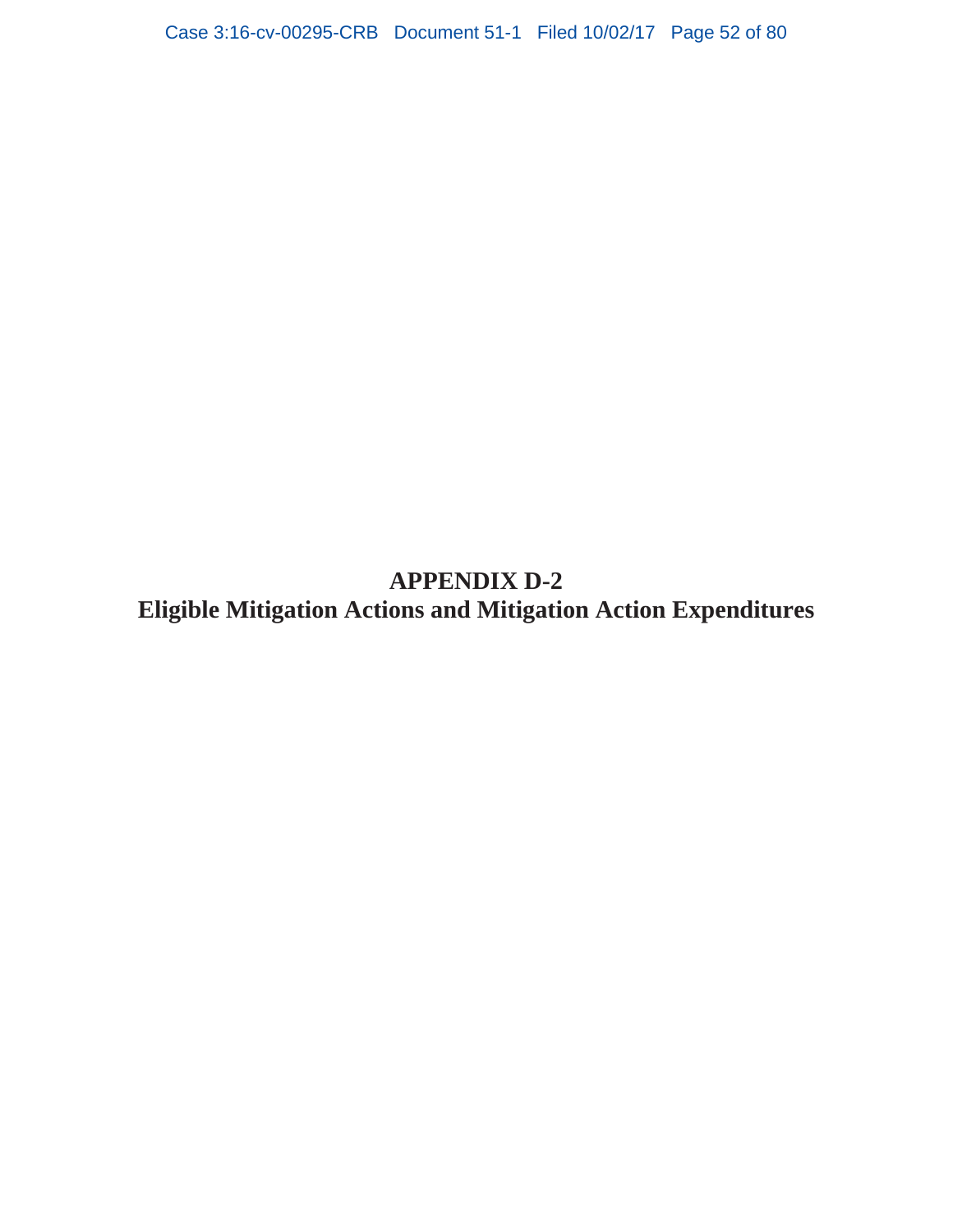## **APPENDIX D-2**

### **ELIGIBLE MITIGATION ACTIONS AND MITIGATION ACTION EXPENDITURES**

- 1. Class 8 Local Freight Trucks and Port Drayage Trucks (Eligible Large Trucks)
	- a. Eligible Large Trucks include 1992-2009 engine model year Class 8 Local Freight or Drayage. For Beneficiaries that have State regulations that already require upgrades to 1992-2009 engine model year trucks at the time of the proposed Eligible Mitigation Action, Eligible Large Trucks shall also include 2010-2012 engine model year Class 8 Local Freight or Drayage.
	- b. Eligible Large Trucks must be Scrapped.
	- c. Eligible Large Trucks may be Repowered with any new diesel or Alternate Fueled engine or All-Electric engine, or may be replaced with any new diesel or Alternate Fueled or All-Electric vehicle, with the engine model year in which the Eligible Large Trucks Mitigation Action occurs or one engine model year prior.
	- d. For Non-Government Owned Eligible Class 8 Local Freight Trucks, Beneficiaries may only draw funds from the Trust in the amount of:
		- 1. Up to 40% of the cost of a Repower with a new diesel or Alternate Fueled (e.g., CNG, propane, Hybrid) engine, including the costs of installation of such engine.
		- 2. Up to 25% of the cost of a new diesel or Alternate Fueled (e.g., CNG, propane, Hybrid) vehicle.
		- 3. Up to 75% of the cost of a Repower with a new All-Electric engine, including the costs of installation of such engine, and charging infrastructure associated with the new All-Electric engine.
		- 4. Up to 75% of the cost of a new All-Electric vehicle, including charging infrastructure associated with the new All-Electric vehicle.
	- e. For Non-Government Owned Eligible Drayage Trucks, Beneficiaries may only draw funds from the Trust in the amount of:
		- 1. Up to 40% of the cost of a Repower with a new diesel or Alternate Fueled (e.g., CNG, propane, Hybrid) engine, including the costs of installation of such engine.
		- 2. Up to 50% of the cost of a new diesel or Alternate Fueled (e.g., CNG, propane, Hybrid) vehicle.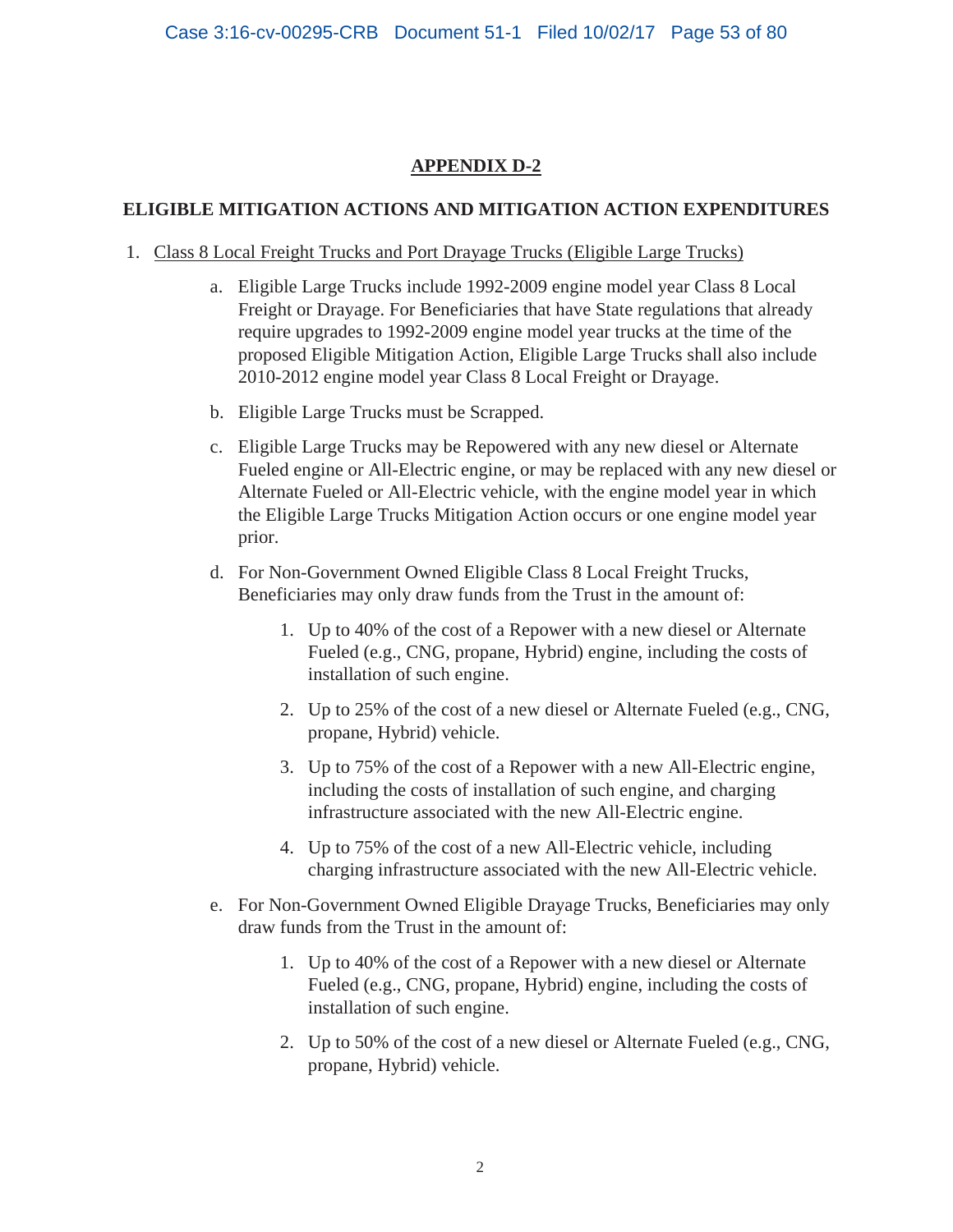- 3. Up to 75% of the cost of a Repower with a new All-Electric engine, including the costs of installation of such engine, and charging infrastructure associated with the new All-Electric engine.
- 4. Up to 75% of the cost of a new all-electric vehicle, including charging infrastructure associated with the new All-Electric vehicle.
- f. For Government Owned Eligible Class 8 Large Trucks, Beneficiaries may draw funds from the Trust in the amount of:
	- 1. Up to 100% of the cost of a Repower with a new diesel or Alternate Fueled (e.g., CNG, propane, Hybrid) engine, including the costs of installation of such engine.
	- 2. Up to 100% of the cost of a new diesel or Alternate Fueled (e.g., CNG, propane, Hybrid) vehicle.
	- 3. Up to 100% of the cost of a Repower with a new All-Electric engine, including the costs of installation of such engine, and charging infrastructure associated with the new All-Electric engine.
	- 4. Up to 100% of the cost of a new All-Electric vehicle, including charging infrastructure associated with the new All-Electric vehicle.

## 2. Class 4-8 School Bus, Shuttle Bus, or Transit Bus (Eligible Buses)

- a. Eligible Buses include 2009 engine model year or older class 4-8 school buses, shuttle buses, or transit buses. For Beneficiaries that have State regulations that already require upgrades to 1992-2009 engine model year buses at the time of the proposed Eligible Mitigation Action, Eligible Buses shall also include 2010- 2012 engine model year class 4-8 school buses, shuttle buses, or transit buses.
- b. Eligible Buses must be Scrapped.
- c. Eligible Buses may be Repowered with any new diesel or Alternate Fueled or All-Electric engine, or may be replaced with any new diesel or Alternate Fueled or All-Electric vehicle, with the engine model year in which the Eligible Bus Mitigation Action occurs or one engine model year prior.
- d. For Non-Government Owned Buses, Beneficiaries may draw funds from the Trust in the amount of:
	- 1. Up to 40% of the cost of a Repower with a new diesel or Alternate Fueled (e.g., CNG, propane, Hybrid) engine, including the costs of installation of such engine.
	- 2. Up to 25% of the cost of a new diesel or Alternate Fueled (e.g., CNG, propane, Hybrid) vehicle.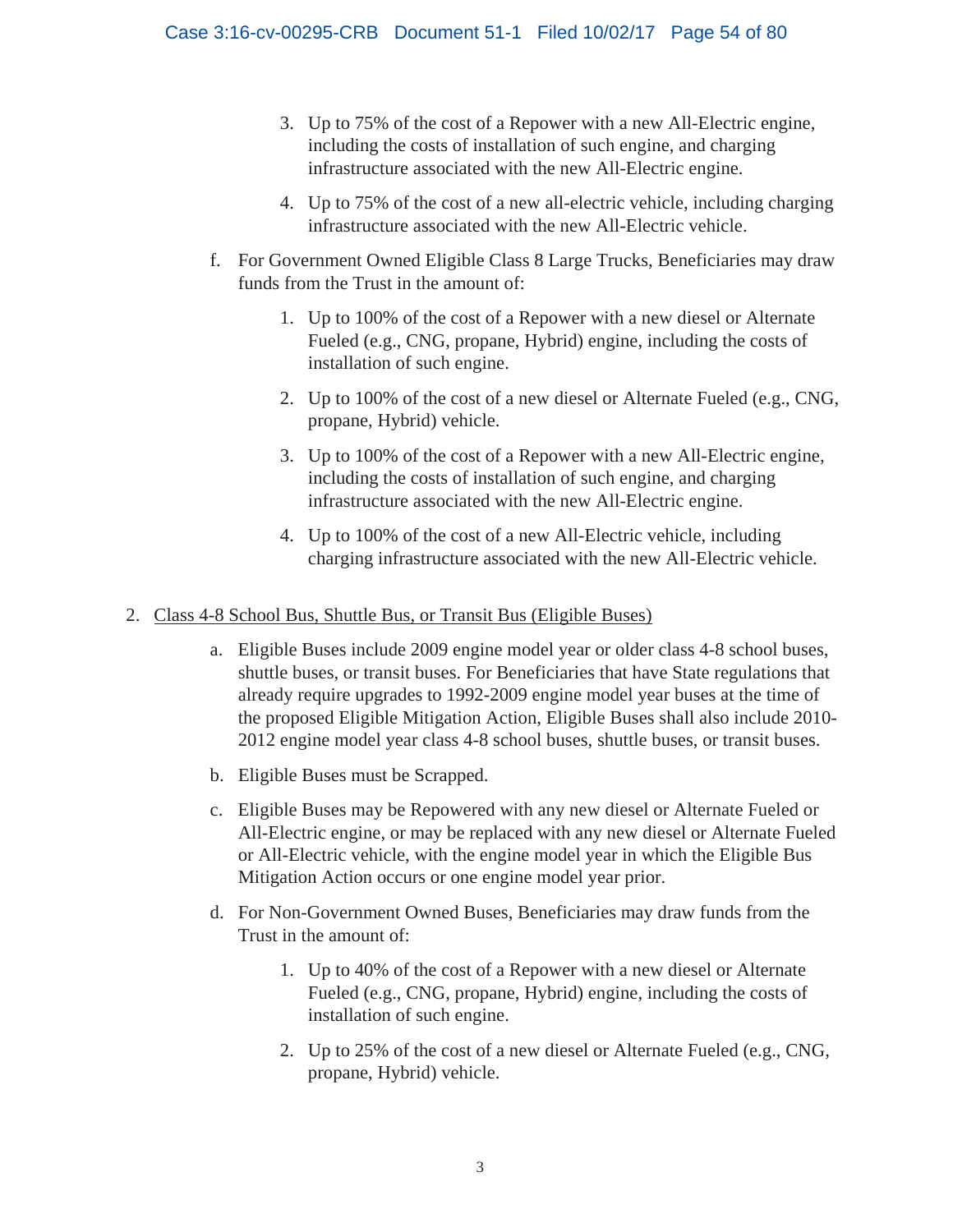- 3. Up to 75% of the cost of a Repower with a new All-Electric engine, including the costs of installation of such engine, and charging infrastructure associated with the new All-Electric engine.
- 4. Up to 75% of the cost of a new All-Electric vehicle, including charging infrastructure associated with the new All-Electric vehicle.
- e. For Government Owned Eligible Buses, and Privately Owned School Buses Under Contract with a Public School District, Beneficiaries may draw funds from the Trust in the amount of:
	- 1. Up to 100% of the cost of a Repower with a new diesel or Alternate Fueled (e.g., CNG, propane, Hybrid) engine, including the costs of installation of such engine.
	- 2. Up to 100% of the cost of a new diesel or Alternate Fueled (e.g., CNG, propane, Hybrid) vehicle.
	- 3. Up to 100% of the cost of a Repower with a new All-Electric engine, including the costs of installation of such engine, and charging infrastructure associated with the new All-Electric engine.
	- 4. Up to 100% of the cost of a new All-Electric vehicle, including charging infrastructure associated with the new All-Electric vehicle.

## 3. Freight Switchers

- a. Eligible Freight Switchers include pre-Tier 4 switcher locomotives that operate 1000 or more hours per year.
- b. Eligible Freight Switchers must be Scrapped.
- c. Eligible Freight Switchers may be Repowered with any new diesel or Alternate Fueled or All-Electric engine(s) (including Generator Sets), or may be replaced with any new diesel or Alternate Fueled or All-Electric (including Generator Sets) Freight Switcher, that is certified to meet the applicable EPA emissions standards (or other more stringent equivalent State standard) as published in the CFR for the engine model year in which the Eligible Freight Switcher Mitigation Action occurs.
- d. For Non-Government Owned Freight Switchers, Beneficiaries may draw funds from the Trust in the amount of :
	- 1. Up to 40% of the cost of a Repower with a new diesel or Alternate Fueled (e.g., CNG, propane, Hybrid) engine(s) or Generator Sets, including the costs of installation of such engine(s).
	- 2. Up to 25% of the cost of a new diesel or Alternate Fueled (e.g., CNG, propane, Hybrid) Freight Switcher.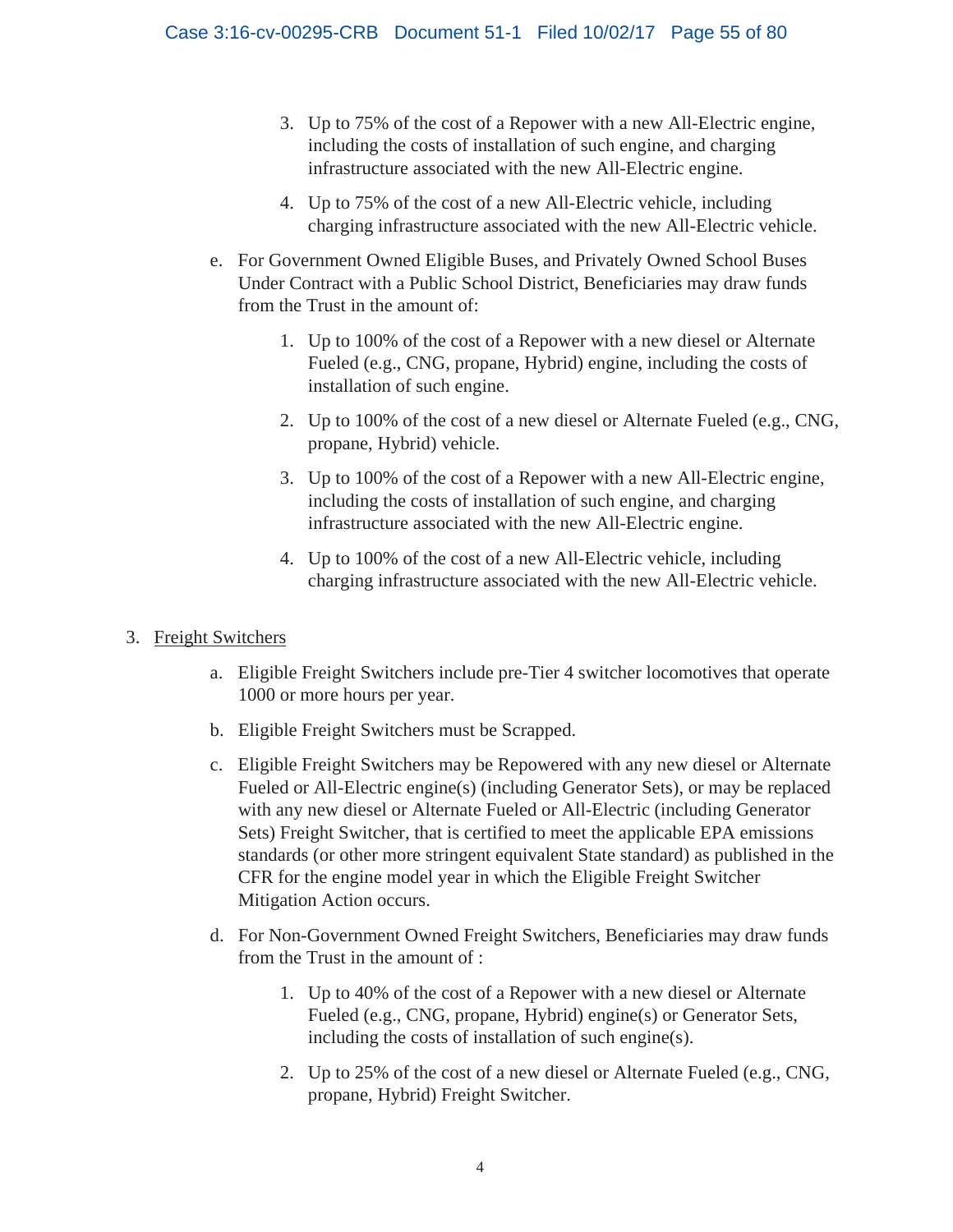- 3. Up to 75% of the cost of a Repower with a new All-Electric engine(s), including the costs of installation of such engine(s), and charging infrastructure associated with the new All-Electric engine(s).
- 4. Up to 75% of the cost of a new All-Electric Freight Switcher, including charging infrastructure associated with the new All-Electric Freight Switcher.
- e. For Government Owned Eligible Freight Switchers, Beneficiaries may draw funds from the Trust in the amount of:
	- 1. Up to 100% of the cost of a Repower with a new diesel or Alternate Fueled (e.g., CNG, propane, Hybrid) engine(s) or Generator Sets, including the costs of installation of such engine(s).
	- 2. Up to 100% of the cost of a new diesel or Alternate Fueled (e.g., CNG, propane, Hybrid) Freight Switcher.
	- 3. Up to 100% of the cost of a Repower with a new All-Electric engine(s), including the costs of installation of such engine(s), and charging infrastructure associated with the new All-Electric engine(s).
	- 4. Up to 100% of the cost of a new All-Electric Freight Switcher, including charging infrastructure associated with the new All-Electric Freight Switcher.

## 4. Ferries/Tugs

- a. Eligible Ferries and/or Tugs include unregulated, Tier 1, or Tier 2 marine engines.
- b. Eligible Ferry and/or Tug engines that are replaced must be Scrapped.
- c. Eligible Ferries and/or Tugs may be Repowered with any new Tier 3 or Tier 4 diesel or Alternate Fueled engines, or with All-Electric engines, or may be upgraded with an EPA Certified Remanufacture System or an EPA Verified Engine Upgrade.
- d. For Non-Government Owned Eligible Ferries and/or Tugs, Beneficiaries may only draw funds from the Trust in the amount of:
	- 1. Up to 40% of the cost of a Repower with a new diesel or Alternate Fueled (e.g., CNG, propane, Hybrid) engine(s), including the costs of installation of such engine(s).
	- infrastructure associated with the new All-Electric engine(s).<br>
	5 2. Up to 75% of the cost of a Repower with a new All-Electric engine(s), including the costs of installation of such engine(s), and charging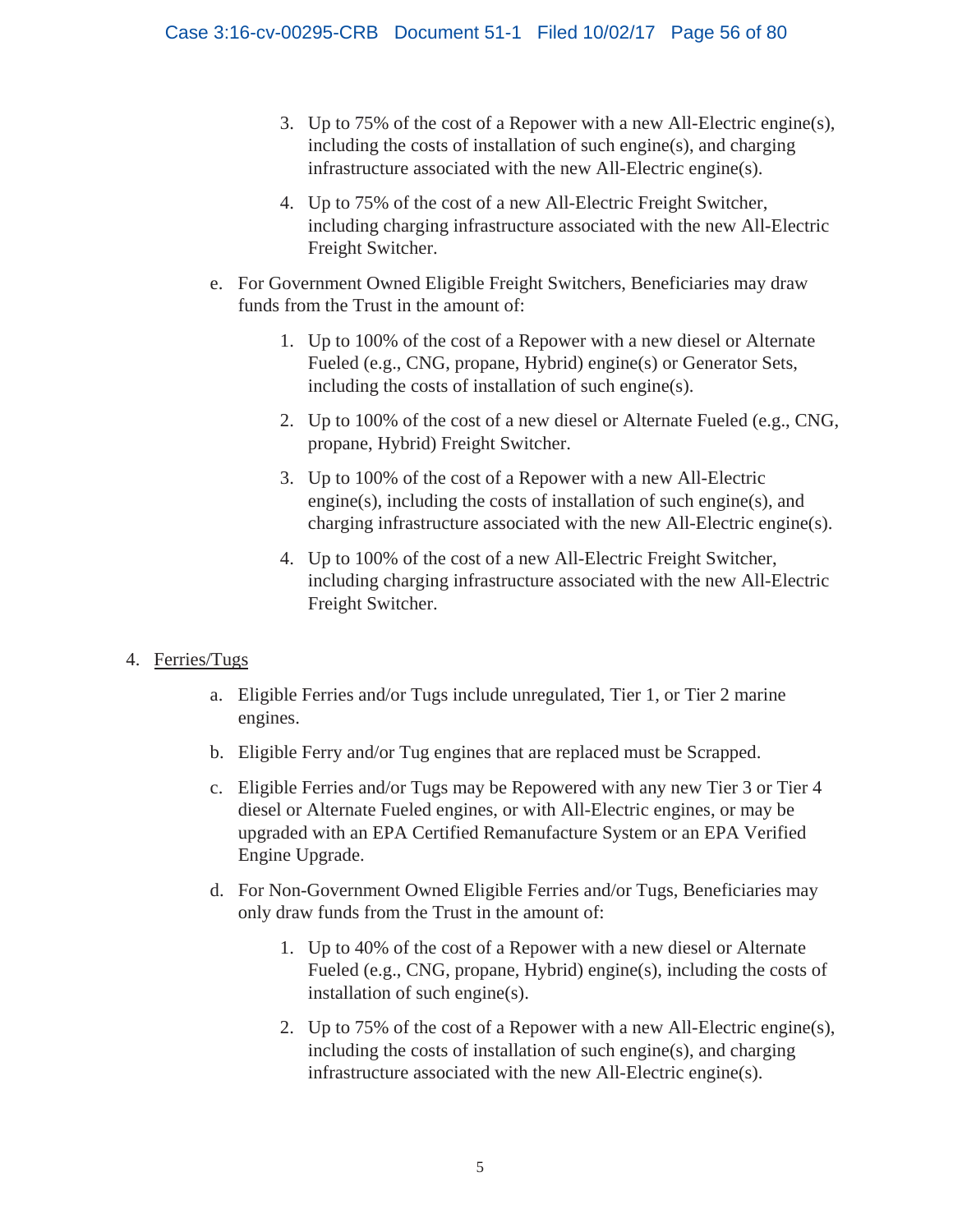- e. For Government Owned Eligible Ferries and/or Tugs, Beneficiaries may draw funds from the Trust in the amount of:
	- 1. Up to 100% of the cost of a Repower with a new diesel or Alternate Fueled (e.g., CNG, propane, Hybrid) engine(s), including the costs of installation of such engine(s).
	- 2. Up to 100% of the cost of a Repower with a new All-Electric engine(s), including the costs of installation of such engine(s), and charging infrastructure associated with the new All-Electric engine(s).

#### 5. Ocean Going Vessels (OGV) Shorepower

- a. Eligible Marine Shorepower includes systems that enable a compatible vessel's main and auxiliary engines to remain off while the vessel is at berth. Components of such systems eligible for reimbursement are limited to cables, cable management systems, shore power coupler systems, distribution control systems, and power distribution. Marine shore power systems must comply with international shore power design standards (ISO/IEC/IEEE 80005-1-2012 High Voltage Shore Connection Systems or the IEC/PAS 80005-3:2014 Low Voltage Shore Connection Systems) and should be supplied with power sourced from the local utility grid. Eligible Marine Shorepower includes equipment for vessels that operate within the Great Lakes.
- b. For Non-Government Owned Marine Shorepower, Beneficiaries may only draw funds from the Trust in the amount of up to 25% for the costs associated with the shore-side system, including cables, cable management systems, shore power coupler systems, distribution control systems, installation, and power distribution components.
- c. For Government Owned Marine Shorepower, Beneficiaries may draw funds from the Trust in the amount of up to 100% for the costs associated with the shore-side system, including cables, cable management systems, shore power coupler systems, distribution control systems, installation, and power distribution components.

## 6. Class 4-7 Local Freight Trucks (Medium Trucks)

- a. Eligible Medium Trucks include 1992-2009 engine model year class 4-7 Local Freight trucks, and for Beneficiaries that have State regulations that already require upgrades to 1992-2009 engine model year trucks at the time of the proposed Eligible Mitigation Action, Eligible Trucks shall also include 2010- 2012 engine model year class 4-7 Local Freight trucks.
- b. Eligible Medium Trucks must be Scrapped.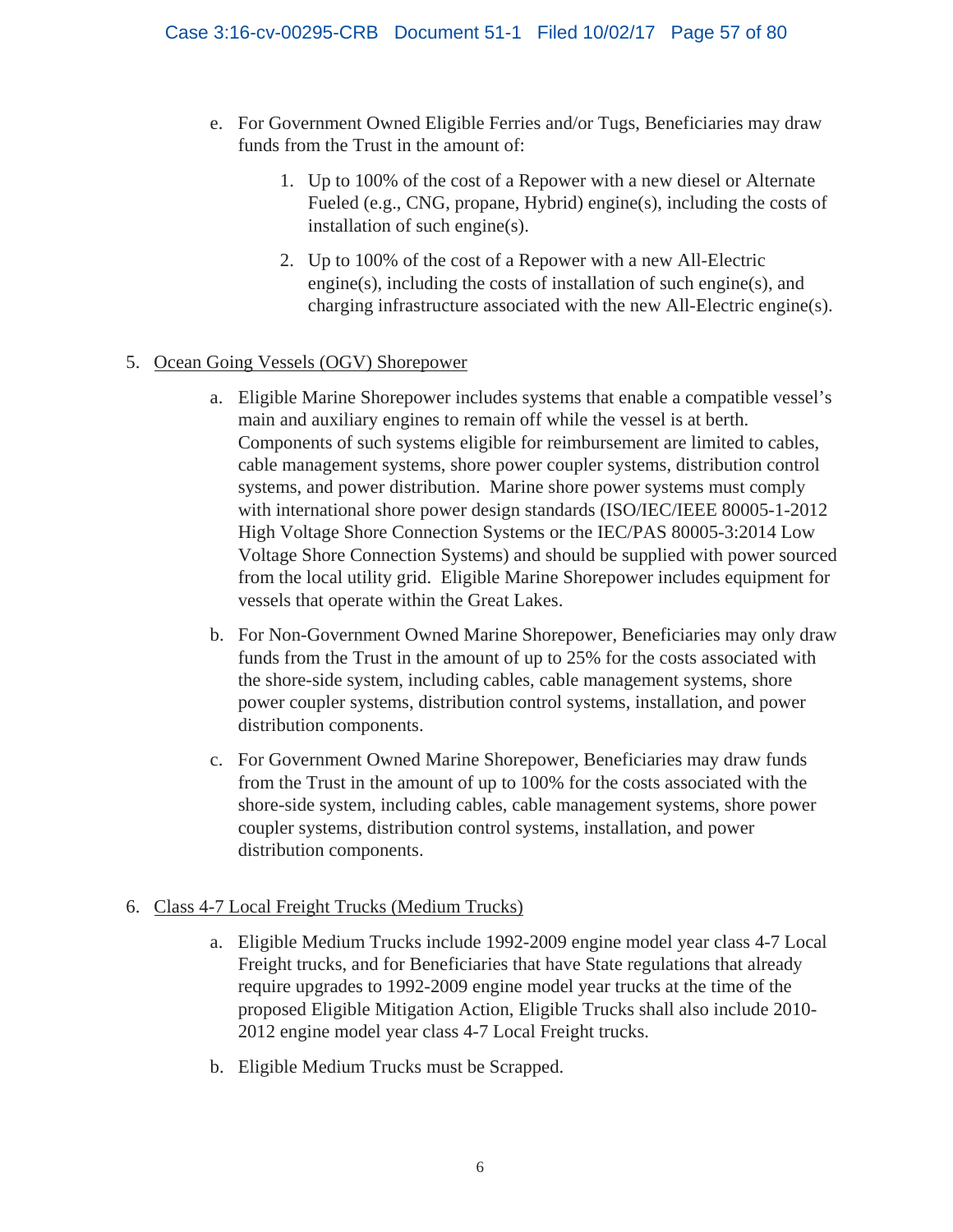- c. Eligible Medium Trucks may be Repowered with any new diesel or Alternate Fueled or All-Electric engine, or may be replaced with any new diesel or Alternate Fueled or All-Electric vehicle, with the engine model year in which the Eligible Medium Trucks Mitigation Action occurs or one engine model year prior.
- d. For Non-Government Owned Eligible Medium Trucks, Beneficiaries may draw funds from the Trust in the amount of:
	- 1. Up to 40% of the cost of a Repower with a new diesel or Alternate Fueled (e.g., CNG, propane, Hybrid) engine, including the costs of installation of such engine.
	- 2. Up to 25% of the cost of a new diesel or Alternate Fueled (e.g., CNG, propane, Hybrid) vehicle.
	- 3. Up to 75% of the cost of a Repower with a new All-Electric engine, including the costs of installation of such engine, and charging infrastructure associated with the new All-Electric engine.
	- 4. Up to 75% of the cost of a new All-Electric vehicle, including charging infrastructure associated with the new All-Electric vehicle.
- e. For Government Owned Eligible Medium Trucks, Beneficiaries may draw funds from the Trust in the amount of:
	- 1. Up to 100% of the cost of a Repower with a new diesel or Alternate Fueled (e.g., CNG, propane, Hybrid) engine, including the costs of installation of such engine.
	- 2. Up to 100% of the cost of a new diesel or Alternate Fueled (e.g., CNG, propane, Hybrid) vehicle.
	- 3. Up to 100% of the cost of a Repower with a new All-Electric engine, including the costs of installation of such engine, and charging infrastructure associated with the new All-Electric engine.
	- 4. Up to 100% of the cost of a new All-Electric vehicle, including charging infrastructure associated with the new All-Electric vehicle.

#### 7. Airport Ground Support Equipment

- a. Eligible Airport Ground Support Equipment includes:
	- 1. Tier 0, Tier 1, or Tier 2 diesel powered airport ground support equipment; and
	- 2. Uncertified, or certified to 3 g/bhp-hr or higher emissions, spark ignition engine powered airport ground support equipment.
- b. Eligible Airport Ground Support Equipment must be Scrapped.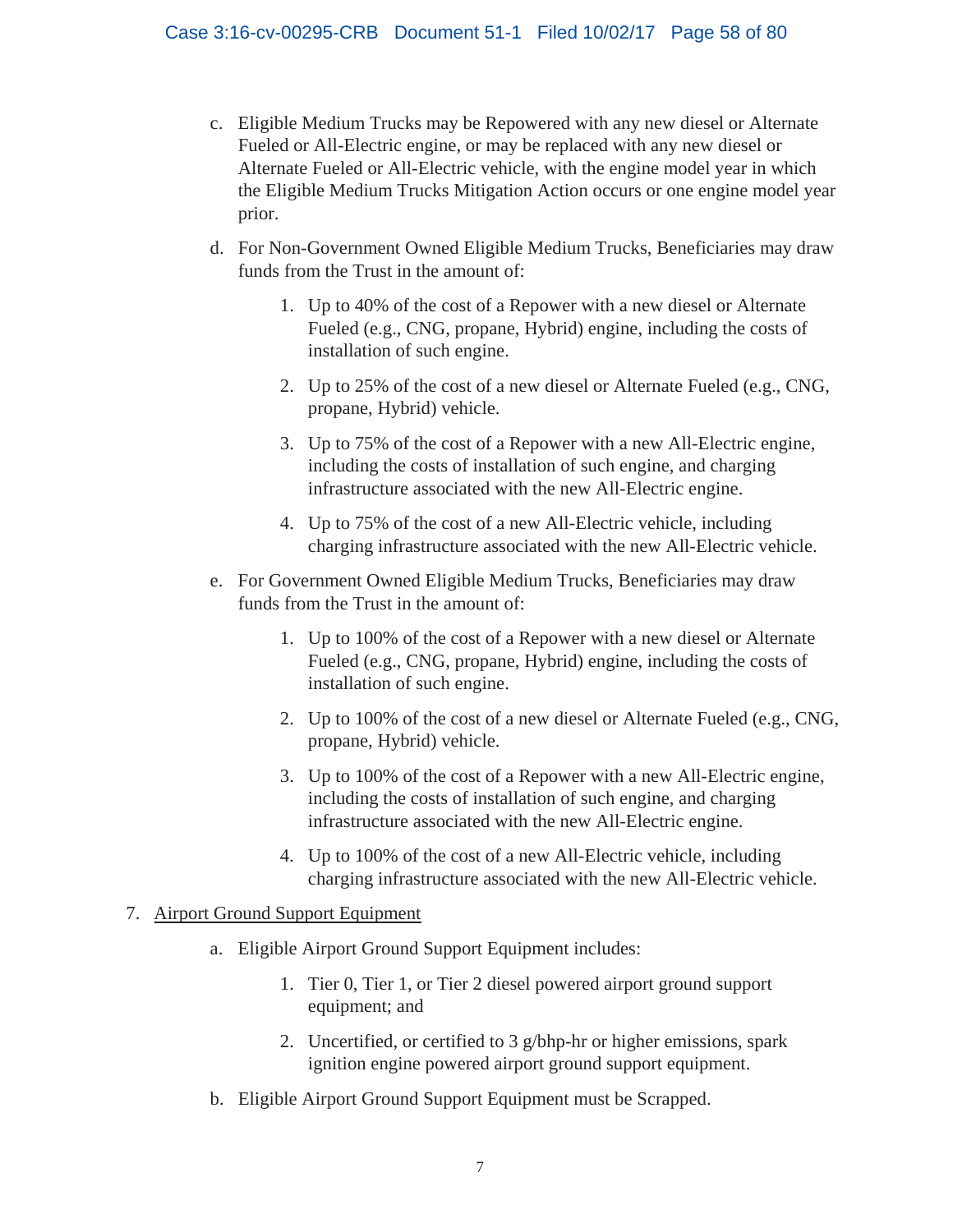- c. Eligible Airport Ground Support Equipment may be Repowered with an All-Electric engine, or may be replaced with the same Airport Ground Support Equipment in an All-Electric form.
- d. For Non-Government Owned Eligible Airport Ground Support Equipment, Beneficiaries may only draw funds from the Trust in the amount of:
	- 1. Up to 75% of the cost of a Repower with a new All-Electric engine, including costs of installation of such engine, and charging infrastructure associated with such new All-Electric engine.
	- 2. Up to 75% of the cost of a new All-Electric Airport Ground Support Equipment, including charging infrastructure associated with such new All-Electric Airport Ground Support Equipment.
- e. For Government Owned Eligible Airport Ground Support Equipment, Beneficiaries may draw funds from the Trust in the amount of:
	- 1. Up to 100% of the cost of a Repower with a new All-Electric engine, including costs of installation of such engine, and charging infrastructure associated with such new All-Electric engine.
	- 2. Up to 100% of the cost of a new All-Electric Airport Ground Support Equipment, including charging infrastructure associated with such new All-Electric Airport Ground Support Equipment.

## 8. Forklifts and Port Cargo Handling Equipment

- a. Eligible Forklifts includes forklifts with greater than 8000 pounds lift capacity.
- b. Eligible Forklifts and Port Cargo Handling Equipment must be Scrapped.
- c. Eligible Forklifts and Port Cargo Handling Equipment may be Repowered with an All-Electric engine, or may be replaced with the same equipment in an All-Electric form.
- d. For Non-Government Owned Eligible Forklifts and Port Cargo Handling Equipment, Beneficiaries may draw funds from the Trust in the amount of:
	- 1. Up to 75% of the cost of a Repower with a new All-Electric engine, including costs of installation of such engine, and charging infrastructure associated with such new All-Electric engine.
	- 2. Up to 75% of the cost of a new All-Electric Forklift or Port Cargo Handling Equipment, including charging infrastructure associated with such new All-Electric Forklift or Port Cargo Handling Equipment.
- e. For Government Owned Eligible Forklifts and Port Cargo Handling Equipment, Beneficiaries may draw funds from the Trust in the amount of: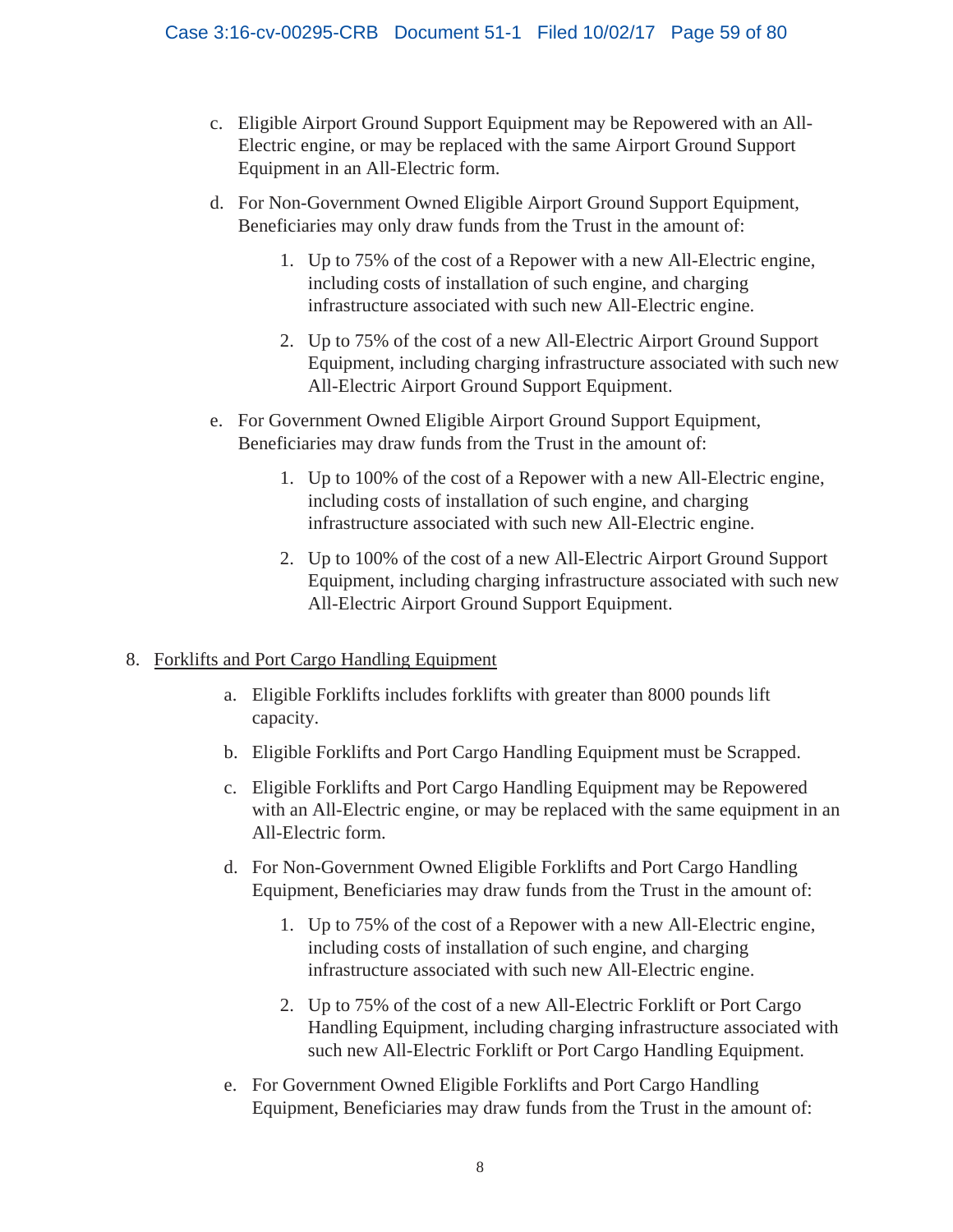- 1. Up to 100% of the cost of a Repower with a new All-Electric engine, including costs of installation of such engine, and charging infrastructure associated with such new All-Electric engine.
- 2. Up to 100% of the cost of a new All-Electric Forklift or Port Cargo Handling Equipment, including charging infrastructure associated with such new All-Electric Forklift or Port Cargo Handling Equipment.
- 9. Light Duty Zero Emission Vehicle Supply Equipment. Each Beneficiary may use up to fifteen percent (15%) of its allocation of Trust Funds on the costs necessary for, and directly connected to, the acquisition, installation, operation and maintenance of new light duty zero emission vehicle supply equipment for projects as specified below. Provided, however, that Trust Funds shall not be made available or used to purchase or rent realestate, other capital costs (e.g., construction of buildings, parking facilities, etc.) or general maintenance (i.e., maintenance other than of the Supply Equipment).
	- a. Light duty electric vehicle supply equipment includes Level 1, Level 2 or fast charging equipment (or analogous successor technologies) that is located in a public place, workplace, or multi-unit dwelling and is not consumer light duty electric vehicle supply equipment (i.e., not located at a private residential dwelling that is not a multi-unit dwelling).
	- b. Light duty hydrogen fuel cell vehicle supply equipment includes hydrogen dispensing equipment capable of dispensing hydrogen at a pressure of 70 megapascals (MPa) (or analogous successor technologies) that is located in a public place.
	- c. Subject to the 15% limitation above, each Beneficiary may draw funds from the Trust in the amount of:
		- 1. Up to 100% of the cost to purchase, install and maintain eligible light duty electric vehicle supply equipment that will be available to the public at a Government Owned Property.
		- 2. Up to 80% of the cost to purchase, install and maintain eligible light duty electric vehicle supply equipment that will be available to the public at a Non-Government Owned Property.
		- 3. Up to 60% of the cost to purchase, install and maintain eligible light duty electric vehicle supply equipment that is available at a workplace but not to the general public.
		- 4. Up to 60% of the cost to purchase, install and maintain eligible light duty electric vehicle supply equipment that is available at a multi-unit dwelling but not to the general public.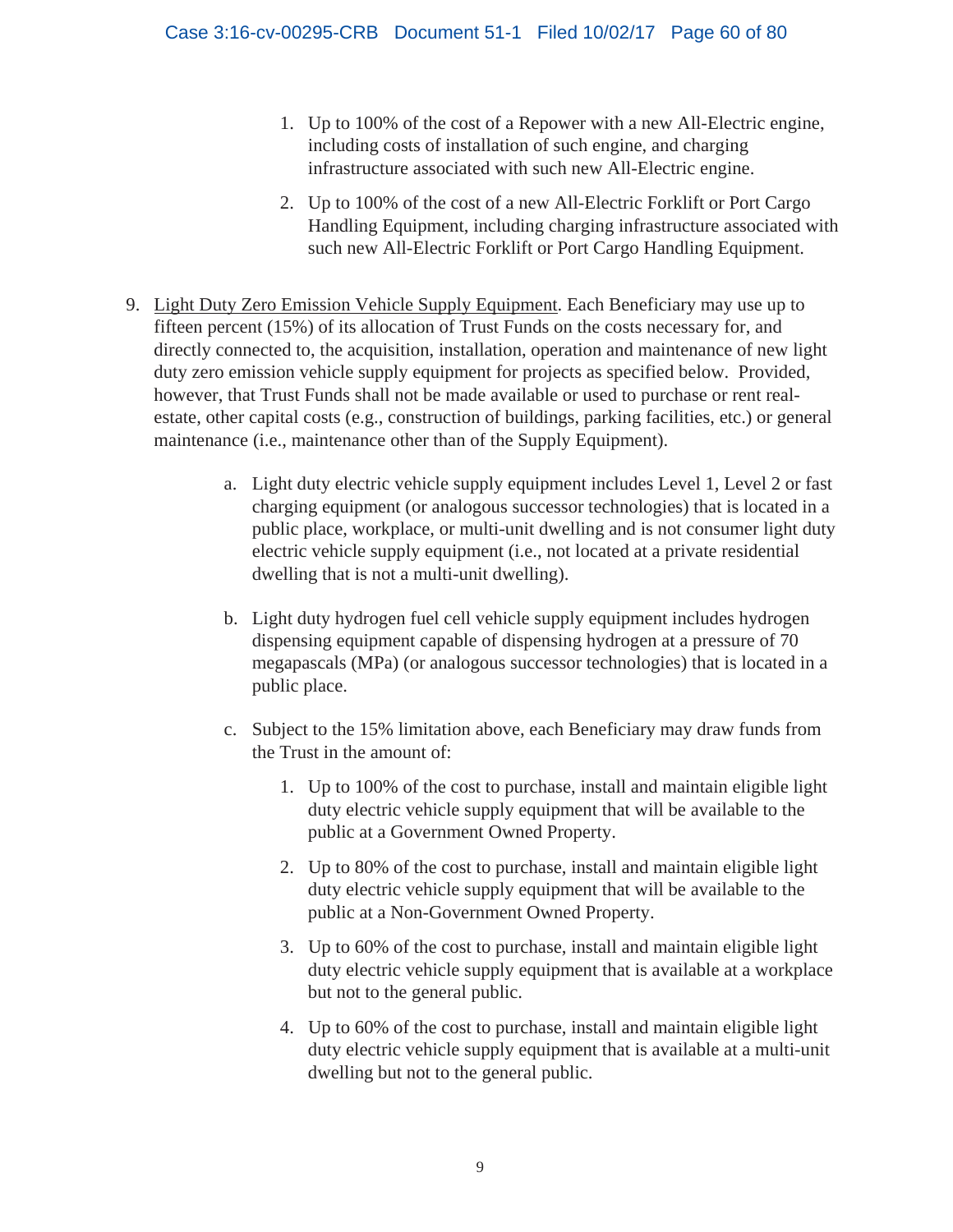- 5. Up to 33% of the cost to purchase, install and maintain eligible light duty hydrogen fuel cell vehicle supply equipment capable of dispensing at least 250 kg/day that will be available to the public.
- 6. Up to 25% of the cost to purchase, install and maintain eligible light duty hydrogen fuel cell vehicle supply equipment capable of dispensing at least 100 kg/day that will be available to the public.
- 10. Diesel Emission Reduction Act (DERA) Option. Beneficiaries may use Trust Funds for their non-federal voluntary match, pursuant to Title VII, Subtitle G, Section 793 of the DERA Program in the Energy Policy Act of 2005 (codified at 42 U.S.C. § 16133), or Section 792 (codified at 42 U.S.C. § 16132) in the case of Tribes, thereby allowing Beneficiaries to use such Trust Funds for actions not specifically enumerated in this Appendix D-2, but otherwise eligible under DERA pursuant to all DERA guidance documents available through the EPA. Trust Funds shall not be used to meet the nonfederal mandatory cost share requirements, as defined in applicable DERA program guidance, of any DERA grant.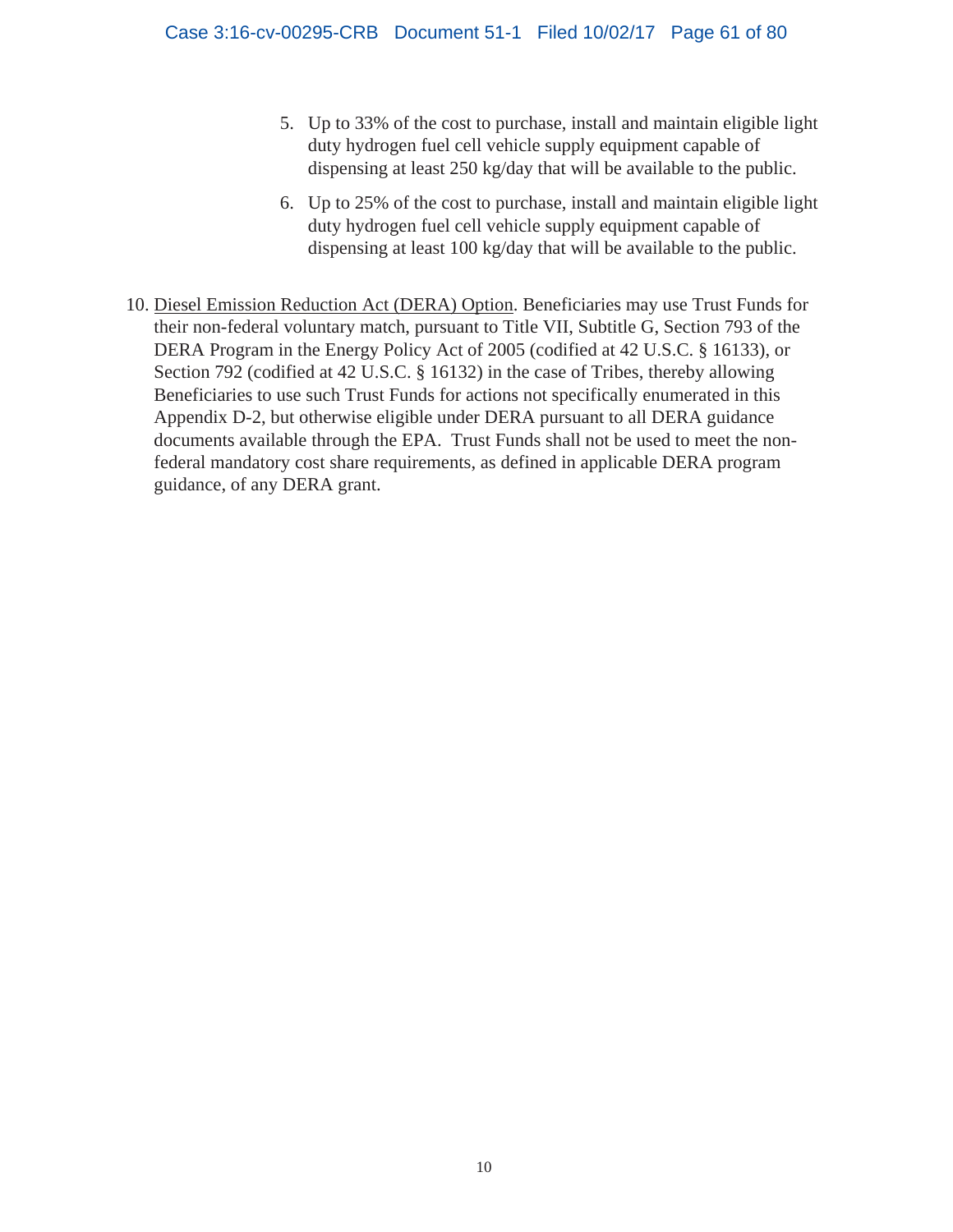## Eligible Mitigation Action Administrative Expenditures

For any Eligible Mitigation Action, Beneficiaries may use Trust Funds for actual administrative expenditures (described below) associated with implementing such Eligible Mitigation Action, but not to exceed 15% of the total cost of such Eligible Mitigation Action. The 15% cap includes the aggregated amount of eligible administrative expenditures incurred by the Beneficiary and any third-party contractor(s).

- 1. Personnel including costs of employee salaries and wages, but not consultants.
- 2. Fringe Benefits including costs of employee fringe benefits such as health insurance, FICA, retirement, life insurance, and payroll taxes.
- 3. Travel including costs of Mitigation Action-related travel by program staff, but does not include consultant travel.
- 4. Supplies including tangible property purchased in support of the Mitigation Action that will be expensed on the Statement of Activities, such as educational publications, office supplies, etc. Identify general categories of supplies and their Mitigation Action costs.
- 5. Contractual including all contracted services and goods except for those charged under other categories such as supplies, construction, etc. Contracts for evaluation and consulting services and contracts with sub-recipient organizations are included.
- 6. Construction including costs associated with ordinary or normal rearrangement and alteration of facilities.
- 7. Other costs including insurance, professional services, occupancy and equipment leases, printing and publication, training, indirect costs, and accounting.

## Definitions/Glossary of Terms

"Airport Ground Support Equipment" shall mean vehicles and equipment used at an airport to service aircraft between flights.

"All-Electric" shall mean powered exclusively by electricity provided by a battery, fuel cell, or the grid.

"Alternate Fueled" shall mean an engine, or a vehicle or piece of equipment that is powered by an engine, which uses a fuel different from or in addition to gasoline fuel or diesel fuel (e.g., CNG, propane, diesel-electric Hybrid).

"Certified Remanufacture System or Verified Engine Upgrade" shall mean engine upgrades certified or verified by EPA or CARB to achieve a reduction in emissions.

"Class 4-7 Local Freight Trucks (Medium Trucks)" shall mean trucks, including commercial trucks, used to deliver cargo and freight (e.g., courier services, delivery trucks, box trucks moving freight, waste haulers, dump trucks, concrete mixers) with a Gross Vehicle Weight Rating (GVWR) between 14,001 and 33,000 lbs.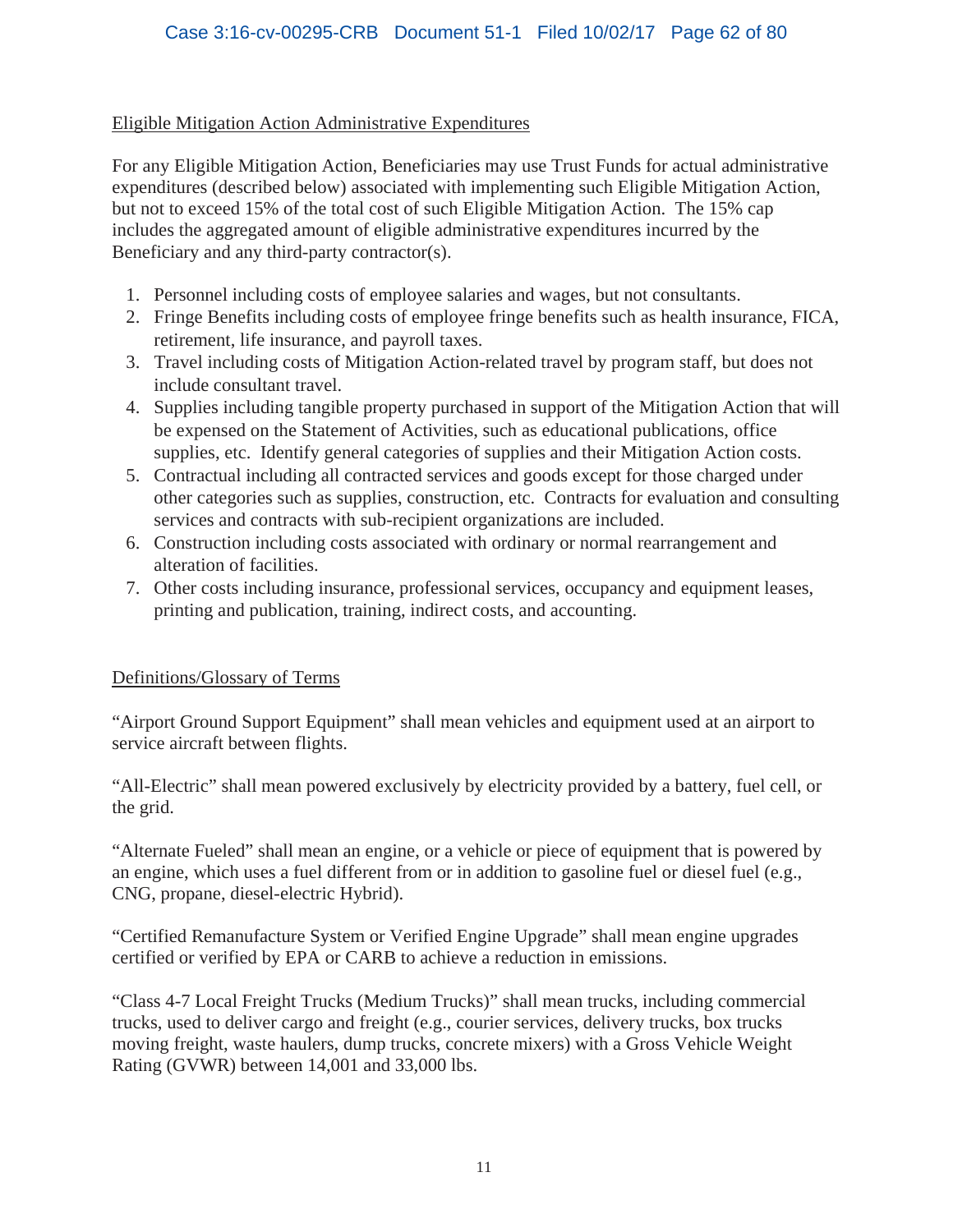"Class 4-8 School Bus, Shuttle Bus, or Transit Bus (Buses)" shall mean vehicles with a Gross Vehicle Weight Rating (GVWR) greater than 14,001 lbs. used for transporting people. See definition for School Bus below.

"Class 8 Local Freight, and Port Drayage Trucks (Eligible Large Trucks)" shall mean trucks with a Gross Vehicle Weight Rating (GVWR) greater than 33,000 lbs. used for port drayage and/or freight/cargo delivery (including waste haulers, dump trucks, concrete mixers).

"CNG" shall mean Compressed Natural Gas.

"Drayage Trucks" shall mean trucks hauling cargo to and from ports and intermodal rail yards.

"Forklift" shall mean nonroad equipment used to lift and move materials short distances; generally includes tines to lift objects. Eligible types of forklifts include reach stackers, side loaders, and top loaders.

"Freight Switcher" shall mean a locomotive that moves rail cars around a rail yard as compared to a line-haul engine that moves freight long distances.

"Generator Set" shall mean a switcher locomotive equipped with multiple engines that can turn off one or more engines to reduce emissions and save fuel depending on the load it is moving.

"Government" shall mean a State or local government agency (including a school district, municipality, city, county, special district, transit district, joint powers authority, or port authority, owning fleets purchased with government funds), and a tribal government or native village. The term "State" means the several States, the District of Columbia, and the Commonwealth of Puerto Rico.

"Gross Vehicle Weight Rating (GVWR)" shall mean the maximum weight of the vehicle, as specified by the manufacturer. GVWR includes total vehicle weight plus fluids, passengers, and cargo.

> Class  $1: < 6000$  lb. Class 2: 6001-10,000 lb. Class 3: 10,001-14,000 lb. Class 4: 14,001-16,000 lb. Class 5: 16,001-19,500 lb. Class 6: 19,501-26,000 lb. Class 7: 26,001-33,000 lb. Class  $8: > 33,001$  lb.

"Hybrid" shall mean a vehicle that combines an internal combustion engine with a battery and electric motor.

"Infrastructure" shall mean the equipment used to enable the use of electric powered vehicles (e.g., electric vehicle charging station).